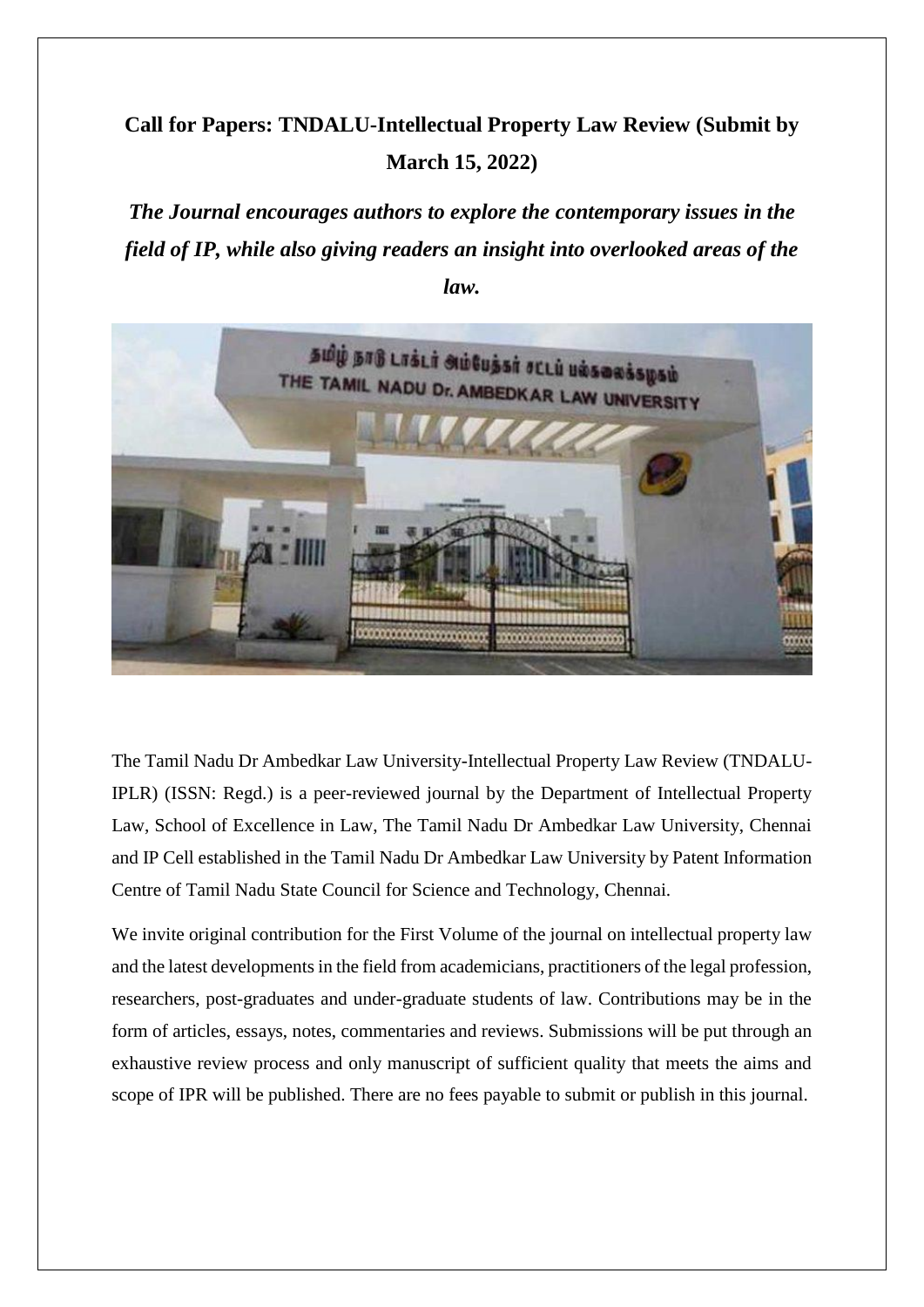The Advisory Committee of the Journal includes Justice P. Jyothimani, Mr. G R Raghavender, Prof. Irene Calboli & Prof. Srividhya Ragavan (Texas A & M University School of Law), Prof. (Dr.) V K Ahuja Prof. (Dr.) G B Reddy and Prof. (Dr.) Bismi Gopalakrishnan.

#### **Categories of Submissions**

- Articles: 6000-8000 words
- Essays: 3000-5000 words
- Notes, Comments and Reviews: 1000- 3000 words

Word count is exclusive of footnotes. Longer submissions will be considered at the discretion of the editorial board. The articles should be typed in Times New Roman 12pt and 1.5 –line spacing.

#### **Guidelines for Submission**

1. All submissions are to be made in the electronic form, and must be sent to **[tndalu.iplr2022@gmail.com](mailto:tndalu.iplr2022@gmail.com)** Submissions must be received **on or before15, March, 2022.**

2. All submissions must include an abstract not exceeding 300 words and five or six keywords

3. Submissions must be accompanied by a brief note including the following information:

- Name
- Postal Address
- Name of Institution
- Course of Study (if applicable)
- Academic Year

4. In submission of work, the author undertakes that the work is original and has not been submitted, accepted or published elsewhere.

5. All submissions will be subject to a plagiarism check at the first stage of evaluation. If work is found to be unoriginal or plagiarised (including self-plagiarism), it will be rejected at the first instance. The Journal also reserves the right to revoke the acceptance upon a finding of plagiarism at any stage of the submission or editing process.

6. Co-authorship is allowed for a maximum of two authors.

7. Authors will be intimated of receipt of submission within one week from date of submission.